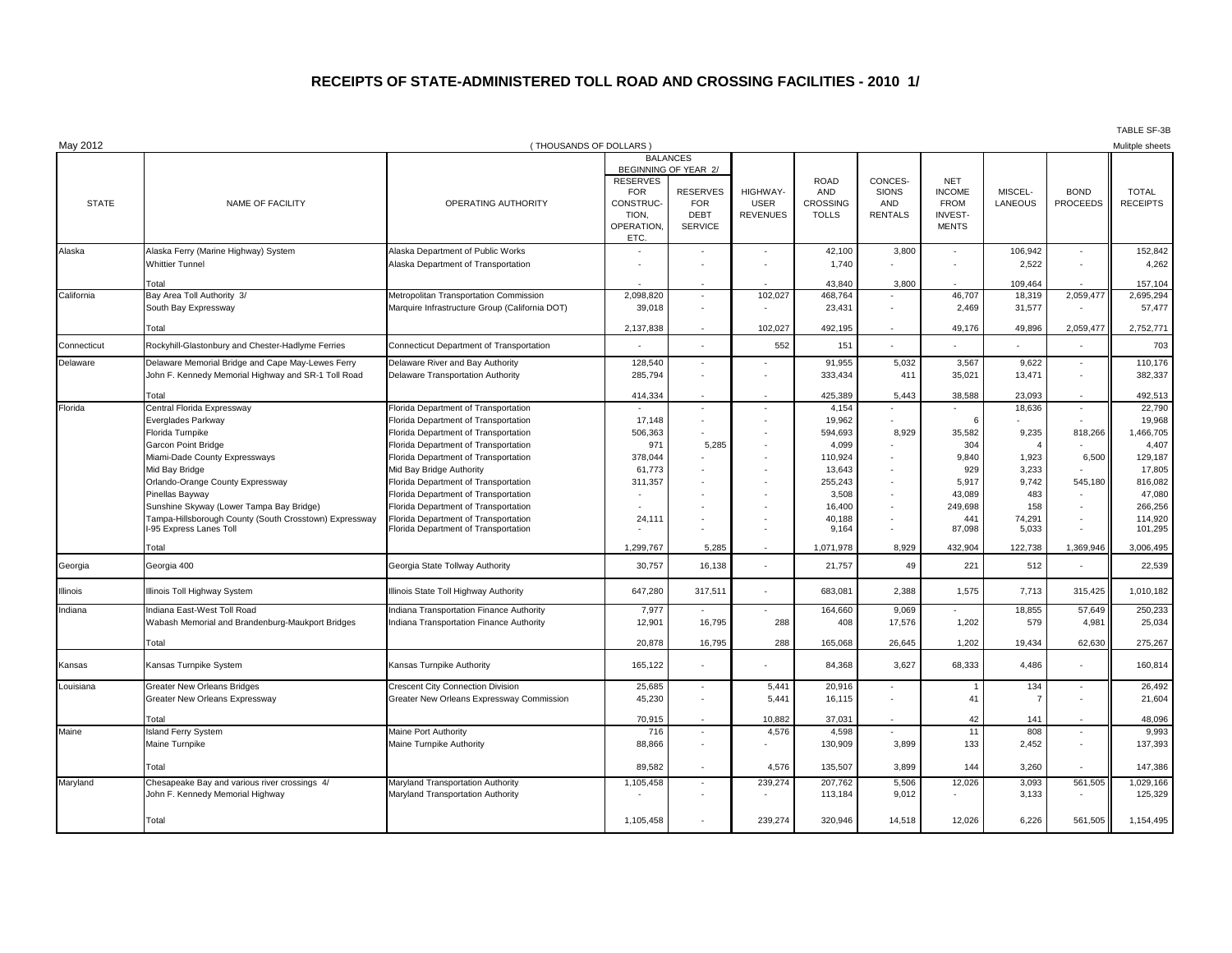## **RECEIPTS OF STATE-ADMINISTERED TOLL ROAD AND CROSSING FACILITIES - 2010 1/**

| May 2012         |                                                                            | (THOUSANDS OF DOLLARS)                                                                     |                          |                          |                 |                      |                          |                |                          |                              | Mulitple sheets      |
|------------------|----------------------------------------------------------------------------|--------------------------------------------------------------------------------------------|--------------------------|--------------------------|-----------------|----------------------|--------------------------|----------------|--------------------------|------------------------------|----------------------|
|                  |                                                                            |                                                                                            | <b>BALANCES</b>          |                          |                 |                      |                          |                |                          |                              |                      |
|                  |                                                                            |                                                                                            | <b>RESERVES</b>          | BEGINNING OF YEAR 2/     |                 | <b>ROAD</b>          | CONCES-                  | <b>NET</b>     |                          |                              |                      |
|                  |                                                                            |                                                                                            | <b>FOR</b>               | <b>RESERVES</b>          | HIGHWAY-        | AND                  | <b>SIONS</b>             | <b>INCOME</b>  | MISCEL-                  | <b>BOND</b>                  | <b>TOTAL</b>         |
| <b>STATE</b>     | NAME OF FACILITY                                                           | OPERATING AUTHORITY                                                                        | CONSTRUC-                | <b>FOR</b>               | <b>USER</b>     | <b>CROSSING</b>      | AND                      | <b>FROM</b>    | <b>LANEOUS</b>           | <b>PROCEEDS</b>              | <b>RECEIPTS</b>      |
|                  |                                                                            |                                                                                            | TION,                    | <b>DEBT</b>              | <b>REVENUES</b> | <b>TOLLS</b>         | <b>RENTALS</b>           | <b>INVEST-</b> |                          |                              |                      |
|                  |                                                                            |                                                                                            | OPERATION,<br>ETC.       | <b>SERVICE</b>           |                 |                      |                          | <b>MENTS</b>   |                          |                              |                      |
| Massachusetts    | East Boston Tunnels/ Massachusetts Turnpike System 5/                      | Massachusetts Turnpike Authority                                                           | $\overline{\phantom{a}}$ | $\overline{\phantom{a}}$ |                 | 290,454              | 44,073                   | 7,076          | 155,000                  | $\overline{\phantom{a}}$     | 496,603              |
|                  | Maurice J. Tobin (Mystic River) Bridge                                     | Massachusetts Port Authority                                                               |                          |                          |                 | 29,227               | 507                      |                |                          |                              | 29,734               |
|                  |                                                                            |                                                                                            |                          |                          |                 |                      |                          |                |                          |                              |                      |
|                  | Total                                                                      |                                                                                            |                          |                          |                 | 319,681              | 44,580                   | 7,076          | 155,000                  | $\overline{\phantom{a}}$     | 526,337              |
| Michigan         | <b>Blue Water Bridge</b>                                                   | Michigan Department of Transportation                                                      | 48                       | $\overline{\phantom{a}}$ |                 | 19,080               |                          | 53             |                          | $\overline{\phantom{a}}$     | 19,133               |
|                  | Mackinac Straits Bridge                                                    | Mackinac Bridge Authority                                                                  | 5,945                    | $\blacksquare$           |                 | 12,930               |                          | 1,330          | $\overline{\phantom{a}}$ |                              | 14,260               |
|                  | Sault Sainte Marie Bridge                                                  | International Bridge Authority of Michigan                                                 | 5,778                    |                          |                 | 6,822                | 446                      | 44             | 197                      |                              | 7,509                |
|                  | Total                                                                      |                                                                                            | 11,771                   |                          |                 | 38,832               | 446                      | 1,427          | 197                      |                              | 40,902               |
| Nevada           | Valley of Fire State Park                                                  | Nevada State Parks                                                                         |                          |                          | 57              | 797                  |                          |                |                          |                              | 854                  |
| New Hampshire    | New Hampshire Turnpike System                                              | New Hampshire Department of Transportation                                                 | 100,892                  |                          |                 | 116,425              | 1,653                    | 2,302          |                          | 221,781                      | 342,161              |
| New Jersey       | Atlantic City Expressway                                                   | South Jersey Transportation Authority                                                      | 309,418                  |                          |                 | 46,527               | 6,358                    | 3,327          | 380                      |                              | 56,592               |
|                  | Delaware River - northern crossings 6/                                     | Delaware River Joint Toll Bridge Commission                                                | 373,160                  | $\overline{\phantom{a}}$ |                 | 89,640               |                          | 3,092          | 461                      |                              | 93,193               |
|                  | New Jersey Turnpike System                                                 | New Jersey Turnpike Authority                                                              | 2,327,332                |                          |                 | 1,017,191            | 33,805                   | 50,325         | 62,550                   | 1,850,000                    | 3,013,871            |
|                  | Total                                                                      |                                                                                            | 3,009,910                |                          |                 | 1,153,358            | 40,163                   | 56,744         | 63,391                   | 1,850,000                    | 3,163,656            |
| New York         | Cornwall-Massena Bridge                                                    | St. Lawrence Seaway Development Corp.                                                      | 4,283                    |                          |                 | 3,448                | 174                      | 96             | 36                       |                              | 3,754                |
|                  | Hudson River crossings 7/<br>Manhattan and Staten Island area crossings 8/ | New York State Bridge Authority<br>Port Authority of New York and New Jersey               | 44,808                   | $\overline{\phantom{a}}$ |                 | 37,637<br>975,529    |                          | 414            | 511                      |                              | 38,562<br>975,529    |
|                  | Ogdensburg-Prescott Bridge                                                 | Ogdensburg Bridge and Port Authority                                                       | 2,283                    |                          |                 | 1,899                | 1,307                    | $\overline{a}$ | 106                      |                              | 3,316                |
|                  | Peace Bridge                                                               | Buffalo and Ft. Erie Public Bridge Authority                                               | 63,107                   |                          |                 | 21,900               | 9,783                    | 443            | 1,320                    |                              | 33,446               |
|                  | Rainbow, Lewiston-Queenston & Whirlpool Rapids Bridges                     | Niagara Falls Bridge Commission                                                            | 85,165                   |                          |                 | 14,910               | 43,232                   | 3,725          | 771                      |                              | 62,638               |
|                  | Thomas E. Dewey Thruway                                                    | New York State Thruway Authority                                                           | 1,054,510                |                          |                 | 658,129              | 12,494                   | 2,618          | 55,924                   | $\qquad \qquad \blacksquare$ | 729,165              |
|                  | Thousand Island Bridges                                                    | Thousand Islands Bridge Authority                                                          | 16,011                   |                          |                 | 7,396                | 1,990                    |                |                          |                              | 9,393                |
|                  | Total                                                                      |                                                                                            | 1,270,167                | $\overline{\phantom{a}}$ |                 | 1,720,848            | 68,980                   | 7,300          | 58,675                   | $\blacksquare$               | 1,855,803            |
| North Carolina   | Cherry Branch                                                              | North Carolina Department of Transportation                                                |                          | ٠                        | 3,579           |                      |                          |                |                          |                              | 3,587                |
|                  | Hatteras                                                                   | North Carolina Department of Transportation                                                |                          | $\overline{\phantom{a}}$ | 10,223          |                      | 21                       |                |                          |                              | 10,252               |
|                  | Oracoke                                                                    | North Carolina Department of Transportation                                                |                          |                          | 2,092           | 645                  | 41                       |                |                          |                              | 2,786                |
|                  | Oracoke Cedar Island<br>Oracoke Swan Quarter                               | North Carolina Department of Transportation<br>North Carolina Department of Transportation |                          |                          | 4,259<br>1,020  | 544<br>144           | 26                       |                | -5                       |                              | 4,834<br>1,164       |
|                  | South Port                                                                 | North Carolina Department of Transportation                                                |                          |                          | 2,462           | 710                  | 54                       |                | 24                       |                              | 3,250                |
|                  | Total                                                                      |                                                                                            |                          |                          | 23,635          | 2,043                | 142                      |                | 53                       |                              | 25,873               |
| Ohio             | Ohio Turnpike                                                              | Ohio Turnpike Commission                                                                   | 150,446                  | $\sim$                   | 2,232           | 235,957              | 14,611                   | 1,514          | 1,641                    | 142,870                      | 398,825              |
| Oklahoma         | Oklahoma Turnpike System (Will Rogers Turnpike)                            | Oklahoma Transportation Authority                                                          | 338,490                  | $\sim$                   | $\sim$          | 228,711              | 1,278                    | 7,827          | 3,075                    | $\overline{\phantom{a}}$     | 240,891              |
| Pennsylvania     | Delaware River - Philadelphia area crossings 9/                            | Delaware River Port Authority                                                              | 432,243                  |                          |                 | 246,676              |                          | 6,735          | 7,599                    | 652,301                      | 913,311              |
|                  | Pennsylvania Turnpike System                                               | Pennsylvania Turnpike Commission                                                           | 173,029                  | 824,473                  | 87,733          | 691,715              |                          | 42,452         | 26,959                   | 2,970,542                    | 3,819,401            |
|                  | Total                                                                      |                                                                                            | 605,272                  | 824,473                  | 87,733          | 938,391              |                          | 49,187         | 34,558                   | 3,622,843                    | 4,732,712            |
| Rhode Island     | Jamestown-Newport Bridges                                                  | Rhode Island Turnpike and Bridge Authority                                                 | 28,771                   | $\sim$                   |                 | 18,276               | 27                       | 50,402         |                          | 49,205                       | 117,910              |
| South Carolina   | Cross Island Parkway<br>Southern Connector                                 | South Carolina Department of Transportation<br>Connector 2000 Association                  | 45,297<br>5,719          |                          |                 | 6,998<br>5,352       |                          | 312            | 619                      |                              | 7,617<br>5,666       |
|                  |                                                                            |                                                                                            |                          |                          |                 |                      |                          |                |                          |                              |                      |
|                  | Total                                                                      |                                                                                            | 51,016                   |                          | 418             | 12,350               |                          | 312            | 621                      |                              | 13,283               |
| Tennessee        | <b>Cumberland City Ferry</b><br>Houston-Benton Ferry                       | Tennessee Department of Transportation<br>Tennessee Department of Transportation           |                          | $\overline{\phantom{a}}$ | 500             | 24<br>$\overline{7}$ |                          |                |                          |                              | 442<br>507           |
|                  |                                                                            |                                                                                            |                          |                          |                 |                      |                          |                |                          |                              |                      |
|                  | Total                                                                      |                                                                                            |                          |                          | 918             | 31                   |                          |                |                          |                              | 949                  |
| Texas            | Camino Colombia Toll Road<br>Central Texas Turnpike System                 | Texas DOT<br><b>Texas Turnpike Authority</b>                                               |                          | $\overline{\phantom{a}}$ | 356,447         | 3,352                |                          |                |                          | $\overline{\phantom{a}}$     | 359,799              |
|                  |                                                                            |                                                                                            | 465,591                  |                          |                 | 75,331               | 13                       | 6,744          | 27,762                   |                              | 109,850              |
|                  | Dallas North Tollway<br>U. S. 183A Toll Road                               | Texas Turnpike Authority<br>Central Texas Regional Mobility Authority                      | 204,686<br>57,332        | 537,940                  | 7,542           | 399,054<br>14,675    |                          | 9,788<br>488   | 17,269<br>5,676          | 949,925<br>175,539           | 1,383,578<br>196,378 |
|                  |                                                                            |                                                                                            |                          |                          |                 |                      |                          |                |                          |                              |                      |
|                  | Total                                                                      |                                                                                            | 727,609                  | 537,940                  | 363,989         | 492,412              | 13<br>924                | 17,020         | 50,707                   | 1,125,464                    | 2,049,605            |
| Utah<br>Virginia | <b>UDOT Express Lane Toll</b><br>Chesapeake Bay Bridge and Tunnel System   | Utah Department of Transportation<br>Chesapeake Bay Bridge and Tunnel District             | 191,053                  | $\blacksquare$           | $\blacksquare$  | 45,052               |                          | 17<br>13,875   | 613                      | $\sim$                       | 941<br>59,540        |
|                  | Coleman Bridge                                                             | Virginia Department of Transportation                                                      | 6,868                    | $\blacksquare$           |                 | 6,445                | $\overline{\phantom{a}}$ | 20             |                          |                              | 6,465                |

TABLE SF-3B